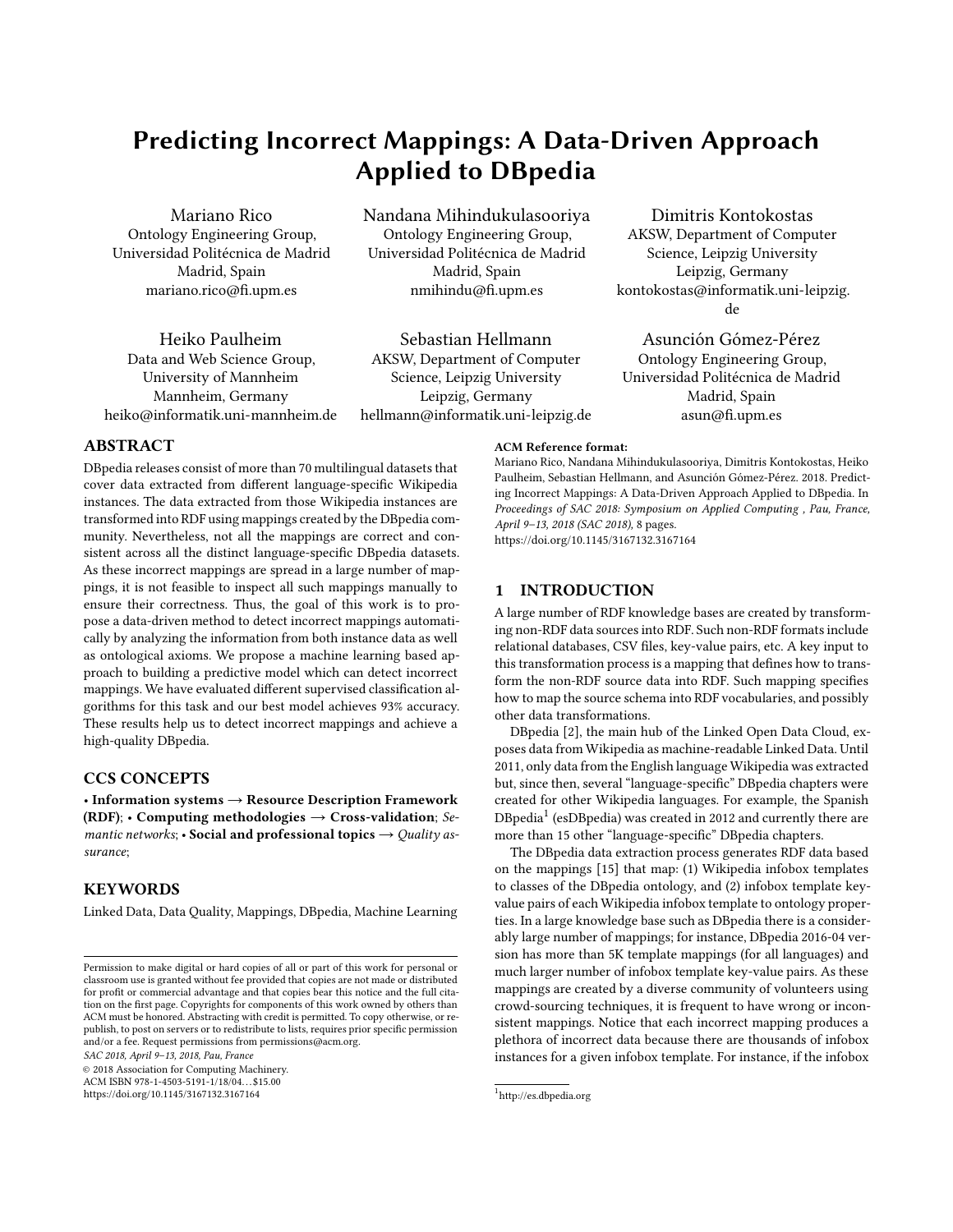template for Mountain, which has 16 thousand instances (mountain entries) in the English Wikipedia, has an incorrect mapping for one of its keys (e.g. *dbo:height* instead of *dbo:elevation* for the key *elevation*), all the mountain instances would get an incorrect value for that property.

The wrong mappings can be due to many reasons. The DBpedia ontology is considerably large and evolves in a collaborative manner with significant additions and removals in each version and some mapping contributors do not have knowledge about all the 685 classes and 3500+ properties of the ontology. Further, there are also language issues. Most of the contributors of the languagespecific DBpedia chapters are non-native English speakers and they have influences from their native language when selecting mapping terms. For instance, while in the English DBpedia *elevation* of an mountain is mapped to the dbo:elevation property most language-specific DBpedia instances map it to *dbo:height* which is not intended for mountains but for humans. Inconsistencies of the mappings (same semantic relation mapped to distinct properties) can also be caused by duplicate properties in large ontologies such as the DBpedia ontology. For instance, the DBpedia ontology has two properties *dbo:formationYear* and *dbo:foundingYear* and both denote the year an organization was established. As both terms are suitable for representing the relation, different DBpedia languagespecific chapters use them in mappings in an inconsistent manner. In such cases, even though the generated data is not semantically incorrect, the proper reuse of data is hindered because it is hard to query the data (the users will have to use all the possible alternatives in queries) and hard to integrate data from multiple languagespecific datasets.

Another problematic type of mappings is mapping more specific relations to generic properties in DBpedia. For instance, for describing the postal code of a city, some mappings use the generic property *dbo:code* instead of the more specific and most appropriate property *dbo:postalCode*. Such mappings also create inconsistencies among data from different language-specific DBpedia datasets and make queries across the DBpedia language-specific datasets harder. Thus, all these inaccuracies and inconsistencies in mappings either lead to incorrect data or causes inconveniences for querying or data integration. However, as these inaccuracies and inconsistencies are scattered over a large number of mappings, it is not feasible to analyze each of them manually by a set of experts. Further, most of such inconsistencies are not unveiled when they are inspected individually but rather uncovered only when they are compared to other similar mappings.

The main objective of our work is to propose a data-driven method to detect the aforementioned mapping deficiencies automatically by analyzing: (1) instance data from distinct language-specific datasets, and (2) the ontological axioms of the DBpedia ontology. More concretely, our goal is to build a classifier using a set of features that can be used to identify such deficiencies. In this way we would be able to automatically classify mappings as Correct or Incorrect.

In our approach, we use the intuitive assumption that when a given resource has the same object value for two distinct properties, there is a high probability of having a mapping inconsistency, *i.e.*, the same relation is mapped to two distinct properties. For example, if the English and Spanish DBpedia have the same

subject-object pair <sup>&</sup>lt;Mount\_Everest, 8848<sup>&</sup>gt; related with two distinct properties dbo:elevation and dbo:height, it may be possible that both properties refer to the same relation. To identify such occurences, we use different language-specific DBpedia instances (for example, English DBpedia, Spanish DBpedia, Greek DBpedia, Dutch DBpedia) with similar data with equivalence relations (as owl:sameAs links) among them.

Nevertheless, we also take into account that the possibility of two distinct properties having the same value by coincidence (e.g., *birthPlace* and *deathPlace* of a person or *largestCity* and *capital* of a country) could have same subject and same object pairs quite frequently even though those relations are not semantically equivalent. We define a set of data-driven metrics taking all these aspects into account. Further, we also define a set of metrics based on the ontological axioms such as the domain and range of a given property and their hierarchical relationships to extract features that can help to determine if a given mapping is incorrect.

Our hypothesis is that we can develop a classifier capable of identifying incorrect mappings with high precision by using the features that we have defined in this study. In order to evaluate this hypothesis we have created a set of test data by manually annotating DBpedia mappings pairs from multiple languages (English-Spanish, English-Greek, English-Dutch, Spanish-German). The selection of the languages were driven by the availability of human annotators. We have analyzed a selection of supervised learning classification algorithms. In the best case, the proposed classifier (based on the Random Forest algorithm) has an overall accuracy of 93% (mappings classified correctly as 'Correct' or 'Incorrect').

The main contributions of this work are (a) a feasibility study of using data-driven features for classification of incorrect mappings, (b) a set of test data manually annotated by the DBpedia experts that can be reused for other studies, and (c) a predictive model for detecting incorrect mappings in English, Spanish, Greek, and Dutch DBpedia instances.

#### **2 PROBLEM DEFINITION**

The main research problem studied in this paper is *"is it possible to automatically detect incorrect mappings by analyzing two knowledge graphs created using two sets of different mappings?"*. We assume that the knowledge graphs have an overlap, *i.e.*, some entities are described in both, and the coreferences (*owl:sameAs* links) can be resolved.

In the DBpedia use case, we can find a large number of datasets that contain similar data, *i.e.*, the language-specific DBpedia knowledge bases and a large portion of the entities present in those knowledge bases are linked by equivalence relationships based on the manually annotated wikilinks contributed by the Wikipedia community. For instance, the entity *dbr:Mount\_Everest* is included in more than 15 other DBpedia language-specific datasets, and the coreferences (i.e., the links that refer to the same entity) annotated using the *owl:sameAs* relation [\[8](#page-7-3)]. All these entities that describe Mount Everest in different DBpedia datases such as English DBpedia, Spanish DBpedia, Greek DBpedia, and German DBpedia mostly contain similar information about it such as its location,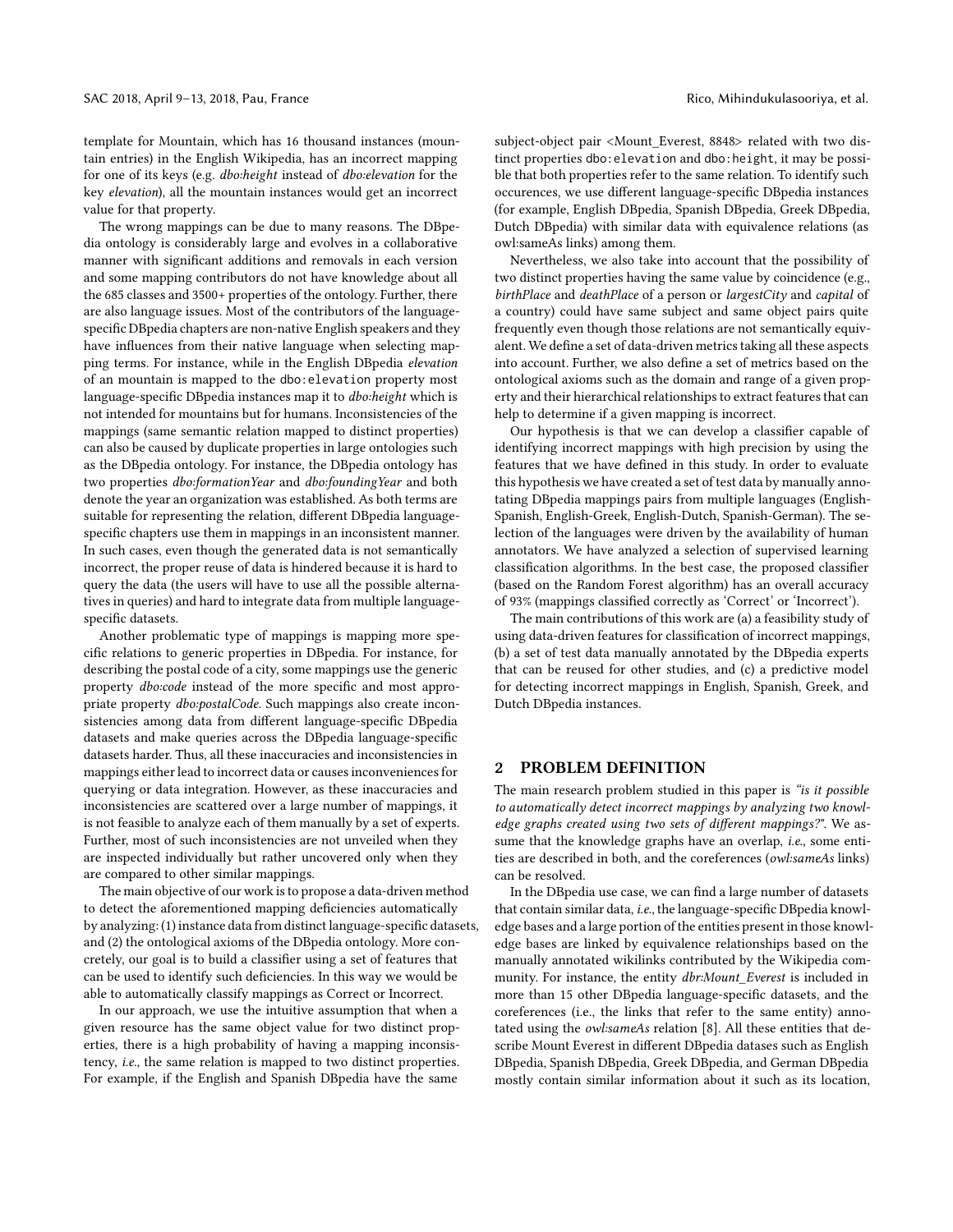<span id="page-2-0"></span>**Table 1: Data from correct and consistent mappings**

| DBpedia | Subject              | Predicate         | Object           |
|---------|----------------------|-------------------|------------------|
| English | dbr:Mount Everest    | geo:long          | 86.925278        |
|         |                      | dbo:mountainRange | dbr:Himalayas    |
| Spanish | dbr-es:Monte Everest | geo:long          | 86.925278        |
|         | (owl:sameAs          |                   | dbr-es:Himalayas |
|         | dbr:Mount Everest)   | dbo:mountainRange | (owl:sameAs      |
|         |                      |                   | dbr:Himalayas)   |
| Greek   | dbr-el:              | geo:long          | 86.925278        |
|         | (owl:sameAs          |                   | dbr-el:          |
|         | dbr:Mount Everest)   | dbo:mountainRange | (owl:sameAs      |
|         |                      |                   | dbr:Himalayas)   |
| German  | dbr-de:Mount Everest | geo:long          | 86.925278        |
|         | (owl:sameAs          |                   | dbr-de:          |
|         | dbr:Mount Everest)   |                   | Mahalangur Himal |
|         |                      | dbo:mountainRange | (owl:sameAs      |
|         |                      |                   | dbr:Himalayas)   |

**Table 2: Data from an incorrect mapping**

<span id="page-2-1"></span>

| DBpedia Dataset | Subject              | Predicate     | Object |
|-----------------|----------------------|---------------|--------|
| English         | dbr:Mount Everest    | dbo:elevation | 8848   |
| Spanish         | dbr-es:Monte Everest | dbo:height    | 8848   |
| Greek           | dbr-el:              | dbo:elevation | 8848   |
| German          | dbr-de:Mount Everest | dbo:elevation | 8848   |

elevation, important climbers, etc. Thus, as it can be seen in Table [1](#page-2-0) such relations are mapped correctly to the same corresponding property in all DBpedia language-specific datasets.

However, in some cases, due to the errors in the mappings such relations can be mapped to properties not intended for the given relation. For instance, Table [2](#page-2-1) shows the property that corresponds to the elevation of the Month Everest in each dataset. As it can be seen from the table, while three of the datasets have mapped that relation to dbo:elevation property, the Spanish DBpedia dataset has mapped it to dbo:height. In our work, we use a set of features extracted from the two datasets to identify such incorrect mappings.

In DBpedia, this data is generated from Wikipedia by mapping Wikipedia infobox keys to DBpedia ontology properties. DBpedia maintains mappings for each language-specific Wikipedia template and those mappings are improved over time by contributers adding mappings to common keys in those infobox templates. At the mo-ment, these mappings are maintained in a specific wiki<sup>[2](#page-2-2)</sup> and the DBpedia contributors with access to the mapping wiki maintain and improve the mappings on regular basis. However, as those mappings are created by a diverse community, inaccuracies and inconsistencies are introduced during this process. In this work, we categorize mappings firstly into two categories: correct and incorrect mappings.

Our hypothesis is that we can develop a classifier capable of identifying incorrect mappings with high precision by using the features that we have defined in this study. In the next section, we discuss an approach for developing such classifier and how to evaluate it.

#### **3 APPROACH**

This section describes the feature engineering for creating the predictive model, as well as the model preparation process.

#### **3.1 Feature descriptions**

The features that we used for building the model are of two types: (a) instance-based features, and (b) schema-based features. We will define the features using two RDF graphs, graph  $G_i$  where  $\langle S_i, P_i, O_i \rangle \in$  $G_i$  and graph  $G_i$  where  $\langle S_j, P_j, O_j \rangle \in G_j$ .

*Instance-based features* are extracted from *ABox* information in a data-driven manner. The key advantage of such features is that they can be extracted even when no schema information is available. There are 4 direct features, denoted by M1-M4 and 4 derived features, denoted C1-C4. Direct features can be any whole number, derived features always have a normalized range of  $[0 - 1]$ .

 $M_1(G_i, G_j, P_i, P_j)$ :  $M_1$  is defined as the count of  $S_i$  resources i.e.  $\langle S_i, P_i, O_i \rangle \in G_i$ ,  $\langle S_j, P_j, O_j \rangle \in G_j$ , and  $S_i$  is same as or equivalent to  $S_j$ . This gives the frequency of resources having property  $P_i$  in graph  $G_i$  while having property  $P_j$  in  $G_j$ . The rationale behind this feature is to check how probable is that a resource will have property  $P_j$  in  $G_j$  given that the resource has  $P_i$  in  $G_i$ . For example, if the elevation of a mountain is mapped to dbo:elevation in English DBpedia, and wrongly mapped to dbo:height in Spanish DBpedia, the instances of mountains having dbo:elevation in English DBpedia and dbo:height in Spanish. Our intuition is if *Pj* is wrongly mapped in  $G_j$  (to denote  $P_i$ ) this number should be high.

 $M_2(G_i, G_j, P_i, P_j)$ :  $M_2$  is defined as the number of  $\langle S_i, O_i \rangle$  pairs i.e.  $\langle S_i, P_i, O_i \rangle \in G_i$ ,  $\langle S_j, P_j, O_j \rangle \in G_j$ ,  $S_i$  is equivalent to  $S_j$ , and also  $O_i$  is equivalent to  $O_j$ . Because  $M_2$  only counts occurrences where the objec is also the same, it is even stronger indication that two properties refer to the same relation (see, Table [2\)](#page-2-1). Our intuition is that when  $M_2$  is high, there is a higher-probability that those properties may refer to the same relation. For example, if we take *M*2(*EN*,*ES*,*dbo:elevation*,*dbo:height*), there are 5108 resources with the same object value in two graphs, giving an indication that they might refer to the same relation and one mapping is inconsistent.

 $M_3(G_i, G_j, P_i, P_j)$ :  $M_3$  is defined as the number of  $S_i$  resources i.e.  $\langle S_i, P_i, O_i \rangle \in G_i$  and  $\langle S_j, P_j, O_j \rangle \in G_j$  where  $S_i$  is equivalent to  $S_i$ , but  $O_i$ , is different from  $O_i$ . This fecture lash for the equivalent  $S_j$  but  $O_i$  is different from  $O_j$ . This features looks for the opposite of  $M_2$ . The rationale is that it is possible to have false positives in *M*2, for example, people are born and have died in the same place by coincidence (*dbo:birthPlace*/*dbo:deathPlace*) or actors who are also directors in given film (*dbo:directedBy*/*dbo:actor*). Thus, in this feature we count the number of counter examples. Our intuition is that when we find few matches in *M*2 by coincidence, *M*3 should be able to find reasonable amount of counter examples.

 $M_4(G_i, P_i, P_j)$ :  $M_4$  is defined as the number of  $S_i$  resources in graph  $G_i$  that contain both property  $P_i$  and  $P_j$  simultaneously in the same graph. The rationale for this feature is similar to *M*3. The intuition is that this is higher when the two properties denote two distinct relation than when they denote the same. For example,

<span id="page-2-2"></span><sup>&</sup>lt;sup>2</sup>See <http://mappings.dbpedia.org>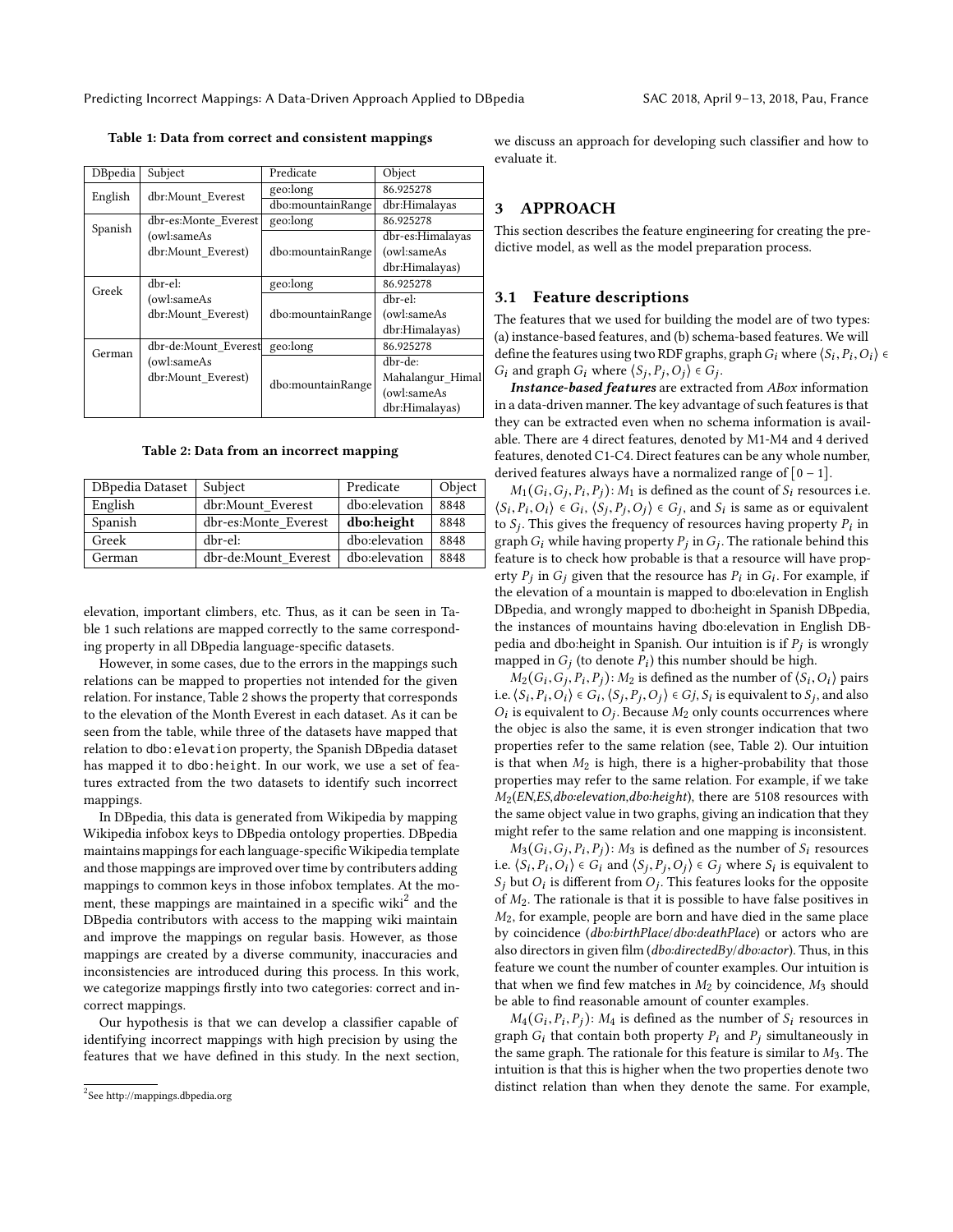more resources have both *dbo:birthPlace* and *dbo:deathPlace* properties in same resource simultaneously (denoting two distinct relations) compared to *dbo:elevation* and *dbo:height* in same resource.

The derived features are calculated by normalizing *M*2, *M*3, and *M*<sub>4</sub> using *M*<sub>1</sub> *i.e.*  $C_1 = M_2/M_1$ ,  $C_2 = M_3/M_1$ , and  $C_3 = M_4/M_1$ .

*Schema-based features* are extracted from *TBox* information. When we manually analyzed mappings, we found that it's common to have generic properties in some wrong mappings, for instance, using *dbo:code* instead of *dbo:postalCode*. Further, we noticed wrong mappings could also be due to duplicated properties (for the same relation), for example, *dbo:foundingYear* and *dbo:formationYear*. Schema-based features try to capture hints for such cases. There are 11 schema-based features: TB1-TB11.

*TB*<sup>1</sup> checks if the property  $P_i$  is a subproperty of  $P_j$  and  $TB_2$ checks vice versa, *i.e.*, *Pj* is a subproperty of *Pi* . *T B*3 checks if the classes corresponding are the same in both graphs. *T B*4 checks if the class in  $G_i$  is a subclass of the class in  $G_j$  and  $TB_5$  checks vice versa. *TB*<sup>6</sup> checks if the domains of  $P_i$  and  $P_j$  are the same. *TB*<sup>7</sup> *domain*( $P_i$ ) is subclass of *domain*( $P_j$ ) and  $TB_8$  checks vice versa. Similarly,  $TB_9$  checks if the ranges of  $P_i$  and  $P_j$  are the same.  $TB_{10}$ checks  $range(P_i)$  is subclass of  $range(P_j)$  and  $TB_{11}$  checks vice versa.

#### **3.2 Model preparation**

Because we are using supervised training techniques, it is necessary to collect annotations to train the learning algorithms.

We have asked experts from 4 DBpedia chapters to manually inspect mappings. For selecting the mappings that can possibly contain errors, we have used our previous assumption that when there is a high number of same subject and same object combinations with different properties in two different datasets of DBpedia, this could be because of a wrong mapping. Thus, we selected such mappings from 4 combinations of DBpedia datasets (EN-ES, EN-DE, EN-NL, EN-GR) and asked the language-pair experts to annotate if the mappings were correct or not. The instructions provided to the language-pair experts are available online in the following  $link<sup>3</sup>$  $link<sup>3</sup>$  $link<sup>3</sup>$ .

To facilitate the annotation, for each mapping we provided the Wikipedia infobox template name, infobox key, and the property it is mapped to for each of the language. A snippet from the English-Spanish annotation table is shown in Table [3](#page-4-0).

For sake of clarity, we will describe the process for the English-Spanish (EN-ES) case. We distinguish between two kinds of objects: IRIs and literals. We start with the literals case, in which 226 annotations have been provided manually by contributors from our institutions, fluent in both languages. Then, we trained a predictive model with these annotations. The data file is publicly available at <https://www.openml.org/d/40742>, were you also can see a statistic summary for each variable in the dataset. The training set contains 182 mappings annotated as "Correct" and 44 as "Incorrect". Therefore, the simplest classifier (known as ZeroR), which assigns the most popular class value, has an accuracy of 64.29%. This classifier establishes the baseline value that must be enhanced by our model.

We tested several classifiers using a 10-fold cross-validation. Each fold was stratified, that is, keeping class proportions. We used

<span id="page-3-1"></span>

**Figure 1: ROC curve for relevant classifiers.**

the weka environment (version 3.8.1) [[9](#page-7-4)] and the classifiers use default parameters unless otherwise stated.

The best results for accuracy (correctly classified instances) were for Random Forest (93.36%), Multilayer Perceptron (94.25%) and Support Vector classifier (93.36%). Figure [1](#page-3-1) shows the ROC curve for these classifiers. In this figure (and also in columns 'ROC Area' in table [5\)](#page-5-0) we can see that Random Forest has the highest ROC AUC (Area Under the Curve) and, therefore, can be considered the best classifier among the ones considered.

This figure also shows the specific point in which these classifiers reach a 50% threshold. These points are the "working points" for the non-penalty classifiers, that is, the points for which the cost/benefit curve reaches its minimum value. If we are interested in penalizing the false positives (i.e., a higher value than the value assigned to false negatives) the working point of the classifier will move to another point in this curve.

Table [4](#page-4-1) summarizes some relevant classifier output values for these classifiers. Table [5](#page-5-0) shows the detailed accuracy by class as well as the confusion matrix.

#### **4 RESULTS**

#### **4.1 Using the predictive model**

*4.1.1 Prediction on IRIs.* If we apply this predictive model to objects being IRIs, the accuracy (correctly classified instances) is 95.00%, very similar to the 93.36% achieved when objects are literals. Notice that this IRIs dataset, or any other IRI datatset, has not been "seen" by the model in its training. The dataset (80 instances, 71 Correct and 9 Incorrect) is publicly available $\rm ^4$  $\rm ^4$ .

*4.1.2 Prediction on datasets in other languages.* It would be great to have a unique model (trained with data annotated in an specific language) capable of predicting incorrect mappings not only in its own language but in other languages. This would be

<span id="page-3-0"></span><sup>3</sup> <http://goo.gl/M1go5S>

<span id="page-3-2"></span><sup>4</sup> <https://www.openml.org/d/40744>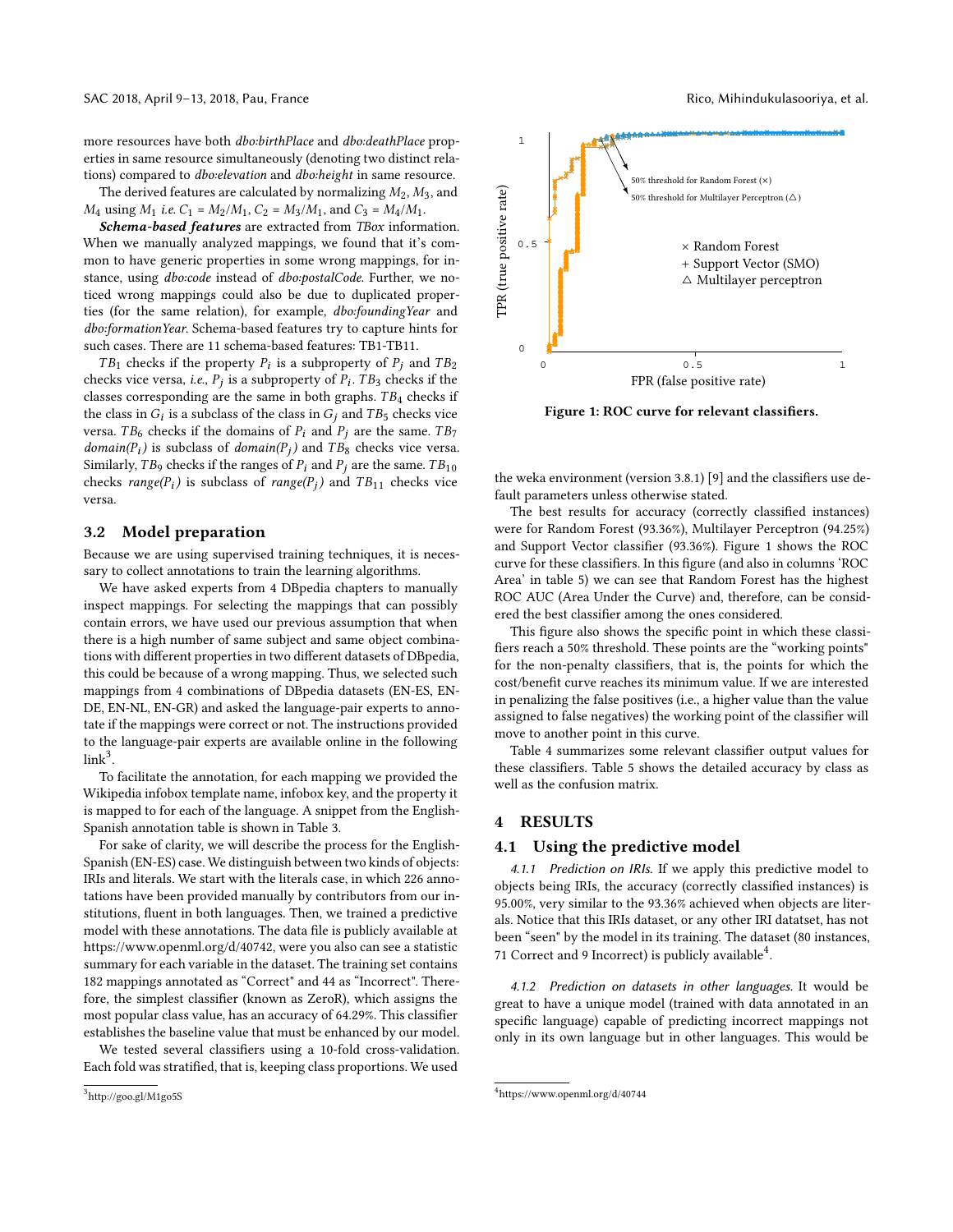<span id="page-4-0"></span>Predicting Incorrect Mappings: A Data-Driven Approach Applied to DBpedia SAC 2018, April 9–13, 2018, Pau, France

| Template(en)  | Infobox French commune                              | Infobox_company                | Infobox_mountain Infobox_album  |                                  |
|---------------|-----------------------------------------------------|--------------------------------|---------------------------------|----------------------------------|
| Attribute(en) | elevation m                                         | foundation                     | elevation m                     | Artist                           |
| Template(es)  | Ficha_de_entidad_subnacional  Ficha_de_organización |                                | Ficha de montaña Ficha de álbum |                                  |
| Attribute(es) | elevación_media                                     | fundación                      | Elevación                       | productor                        |
| Prop(en)      | dbo:elevation                                       | dbo:foundingYear               | dbo:elevation                   | dbo:artist                       |
| Prop(es)      | dbo:height                                          | dbo:formationYear              | dbo:prominence                  | dbo:producer                     |
| Annotation    | Wrong mapping (note that in                         | Wrong mapping (note that       | Wrong mapping                   | Correct (it happens that the     |
|               | this is case, dbo: elevation                        | sometimes the ontology has     |                                 | producer is the same person as   |
|               | was the expected property to                        | similar properties for the     |                                 | the artist in some albums by co- |
|               | be used with mountains etc.)                        | same thing but this is still a |                                 | incidence)                       |
|               |                                                     | wrong mapping)                 |                                 |                                  |

**Table 3: A snippet from English-Spanish mapping annotation**

**Table 4: Summary of classifiers output.**

<span id="page-4-1"></span>

| Random Forest | Multilayer<br>Perceptron | <b>SMO</b>   |
|---------------|--------------------------|--------------|
| 211 (93.36%)  | 213 (94.25%)             | 211 (93.36%) |
| 15 (6.64%)    | 13 (5.75%)               | 15 (6.64%)   |
| 0.7865        | 0.8117                   | 0.7748       |
| 0.1101        | 0.0641                   | 0.0664       |
| 0.2288        | 0.2276                   | 0.2576       |
| 34.8987%      | 20.3324%                 | 21.0402%     |
| 57.7554%      | 57.4747%                 | 65.0442%     |
| 226           | 226                      | 226          |
|               |                          |              |

some sort of multilingual predictor. Notice that the manual annotation of each dataset is a high-specialized task that requires humans with an excellent knowledge of the two languages involved. A unique model would save a lot of human work.

We have applied this specific predictive model (EN-ES-lit) to the dataset ES-DE-IRI containing 110 annotations. The accuracy (correctly classified instances) is 87.28%, very similar to the 85.71% achieved for EN-ES-IRIs, but not as good as the EN-ES-lit with 93.36%. The dataset is publicly available at [https://www.openml.](https://www.openml.org/d/40743) [org/d/40743](https://www.openml.org/d/40743).

However, the English-Dutch literals (EN-NL-lit), with 83 annotations (35 Incorrect, 48 Correct) has an accuracy of only 61.45% If we create a predictive model for this data we get an accuracy of 71.08%.

For Dutch (EN-NL-IRIs), with 28 annotations (19 Incorrect, 9 Correct) has an accuracy very low as well, only 67.86%. A predictive model with this dataset would get an accuracy of 100%. A detailed analysis, changing the aleatory seed, produces accuracy values around 94%. This dependency on the seed indicates that the number of instances is too low.

For EN-GR-lit, with 64 annotations (30 Incorrect, 33 Correct) we get an accuracy of 77.78%. If we create a predictive model for this data we get an accuracy of 73.02%. All this information is condensed in table [8](#page-6-0), were we can see that for the 4 language-pairs studied the model for IRIs is always better than the model for literals. Besides, we can see that the EN-ES-lit model is good predicting incorrect mappings for some language-pairs (such as ES-DE-IRI or EN-GR-IRI), but not so good for another language-pairs (such as EN-NL-lit or EN-NL-IRI). Our conclusion is that is not feasible to have a unique predictive model for all the language-pairs.

## **4.2 Optimizing the model**

We have computed a Principal Component Analysis over the EN-ES-lit dataset. This analysis produces a new set of attributes, linear combination of the initial attributes, ranked by its contribution to the data variance, from more relevant to less relevant. Specifically, keeping a variance of 95%, we can move from a dataset with 23 attributes to a dataset with 13 attributes (12 numeric attributes and 1 nominal attribute). If we compute a new model using again Random Forest we achieve an accuracy of 92.4779%, very close to the 93.3628% achieved with all the attributes. Table [9](#page-6-1) shows the effect of the progressive elimination of less relevant attributes on the accuracy of the predictive model. The 'Order' column is the variable ID, from lowest to highest variance. For instance, the first row in this table shows that the effect of removing the first lowest variance PCA attribute, having a 0.55 variance (indeed std. dev.), produces a predictive model with accuracy 93.8053%. The second row shows that the effect of removing the 2 lowest variance PCA attributes, in which the second attribute has a variance (std. dev.) of 0.688, produces a predictive model with accuracy 93.8053%. In this table we can see that the effect of removing the 3 lowest variance PCT attributes is the same: a model accuracy of 93.8053%. However, removing the 4 lowest we get lower accuracy (93.3628%), that maintains this value when removing the 5th and 6th lowest variance PCA attributes. But, when we remove the 8th we get an increment in the accuracy. If we remove more PCA attributes we get lower values. The last row shows the effect of removing all the PCA attributes except the one with the highest variance. Using this unique attribute we get a model with accuracy 80.9735%.

It is remarkable that with a reduction from 23 to 4 attributes, the Random Forest classifier obtains a slightly better accuracy (93.8053%) than the initial model with 23 attributes (accuracy 93.3628%).

If we repeat the PCA keeping a variance slightly lower than before, specifically to 90%, we get now 10 PCA attributes. En table [9](#page-6-1) we can see that we can remove the 6 attributes with lowest variance while getting a predictive model with accuracy 93.8053%. Again, we get a model with only 4 attributes that produces a predictive model with accuracy 93.8053%.

Figure [2](#page-6-2) shows a 2D projection of the 4D PCA space after the optimization. Although there is no clear separation for the classes, despite the 93% accuracy of the model, we can see a clear concentration (cluster) for Incorrect instances (dashed black ellipse).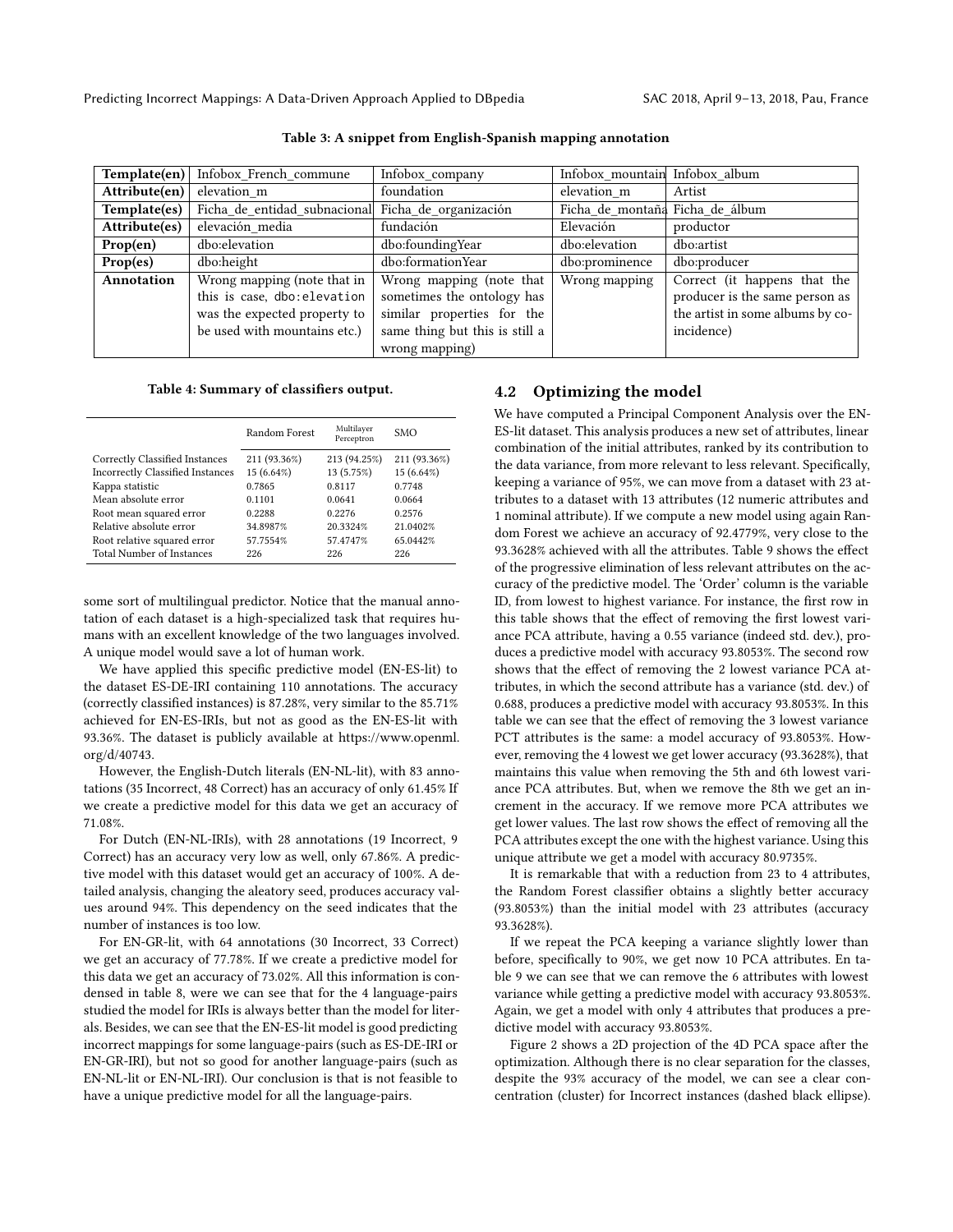<span id="page-5-0"></span>

| <b>SMO</b>                   |      |                     |         |            |        |           |            |          |          |           |
|------------------------------|------|---------------------|---------|------------|--------|-----------|------------|----------|----------|-----------|
| Accuracy                     |      | TP Rate             | FP Rate | Precision  | Recall | F-Measure | <b>MCC</b> | ROC Area | PRC Area | Class     |
|                              |      | 0.750               | 0.022   | 0.892      | 0.750  | 0.815     | 0.779      | 0.864    | 0.718    | Incorrect |
|                              |      | 0.978               | 0.250   | 0.942      | 0.978  | 0.960     | 0.779      | 0.864    | 0.939    | Correct   |
|                              | Avg. | 0.934               | 0.206   | 0.932      | 0.934  | 0.931     | 0.779      | 0.864    | 0.896    |           |
| Confusion                    |      |                     |         |            |        |           |            |          |          |           |
| matrix                       |      |                     |         |            |        |           |            |          |          |           |
|                              |      |                     | Pred.   | Pred.      |        |           |            |          |          |           |
|                              |      |                     | Correct | Incorrect  |        |           |            |          |          |           |
|                              |      | True Correct        | 178     | $\sqrt{4}$ |        |           |            |          |          |           |
|                              |      | True Incorrect      | 11      | 33         |        |           |            |          |          |           |
| <b>Multilayer Perceptron</b> |      |                     |         |            |        |           |            |          |          |           |
| Accuracy                     |      | TP Rate             | FP Rate | Precision  | Recall | F-Measure | MCC        | ROC Area | PRC Area | Class     |
|                              |      | 0.818               | 0.027   | 0.878      | 0.818  | 0.847     | 0.812      | 0.934    | 0.854    | Incorrect |
|                              |      | 0.973               | 0.182   | 0.957      | 0.973  | 0.965     | 0.812      | 0.934    | 0.979    | Correct   |
|                              | Avg. | 0.942               | 0.152   | 0.941      | 0.942  | 0.942     | 0.812      | 0.934    | 0.955    |           |
| Confusion                    |      |                     |         |            |        |           |            |          |          |           |
| matrix                       |      |                     |         |            |        |           |            |          |          |           |
|                              |      |                     | Pred.   | Pred.      |        |           |            |          |          |           |
|                              |      |                     | Correct | Incorrect  |        |           |            |          |          |           |
|                              |      | <b>True Correct</b> | 177     | 5          |        |           |            |          |          |           |
|                              |      | True Incorrect      | 8       | 36         |        |           |            |          |          |           |
| <b>Random Forest</b>         |      |                     |         |            |        |           |            |          |          |           |
| Accuracy                     |      | TP Rate             | FP Rate | Precision  | Recall | F-Measure | MCC        | ROC Area | PRC Area | Class     |
|                              |      | 0.818               | 0.038   | 0.837      | 0.818  | 0.828     | 0.787      | 0.966    | 0.907    | Incorrect |
|                              |      | 0,962               | 0,182   | 0,956      | 0,962  | 0,959     | 0,787      | 0,966    | 0,991    | Correct   |
|                              | Avg. | 0.934               | 0.154   | 0.933      | 0.934  | 0.933     | 0.787      | 0.966    | 0.975    |           |
| Confusion<br>matrix          |      |                     |         |            |        |           |            |          |          |           |
|                              |      |                     | Pred.   | Pred.      |        |           |            |          |          |           |
|                              |      |                     | Correct | Incorrect  |        |           |            |          |          |           |
|                              |      | <b>True Correct</b> | 175     | 7          |        |           |            |          |          |           |
|                              |      | True Incorrect      | 8       | 36         |        |           |            |          |          |           |
|                              |      |                     |         |            |        |           |            |          |          |           |

**Table 5: Detailed accuracy data and confusion matrix for the classifiers.**

#### **Table 6: Summary of the results of applying the predictive model (EN-ES literals) to the IRIs dataset.**

| Correctly Classified Instances          | 12 (85.7143%) |
|-----------------------------------------|---------------|
| <b>Incorrectly Classified Instances</b> | 2 (14.2857%)  |
| Kappa statistic                         | 0.6889        |
| Mean absolute error                     | 0.2479        |
| Root mean squared error                 | 0.3102        |
| <b>Total Number of Instances</b>        | 14            |

This concentration could provide the separation between classes required for such a good classification.

#### **5 RELATED WORK**

Zaveri *et al.* [[16](#page-7-5)] present a comprehensive systematic review of data quality assessment methodologies applied to LOD. They have extracted 18 quality dimensions and a total of 110 objective and subjective quality indicators. The work presented in this paper is related to the conciseness dimension of the intrinsic data quality. The survey does not contain any specific metric for measuring the inconsistencies in the mappings.

Dimou *et al.* [\[5](#page-7-6)] propose a test-driven approach for assessing the mappings and semi-automatic mapping refinements based on the results of the quality assessment. However, in contrast to the work presented in this paper the quality assessment is performed based on the mapping definitions before the RDF data is produced. The work presented in this paper uses a data-driven approach using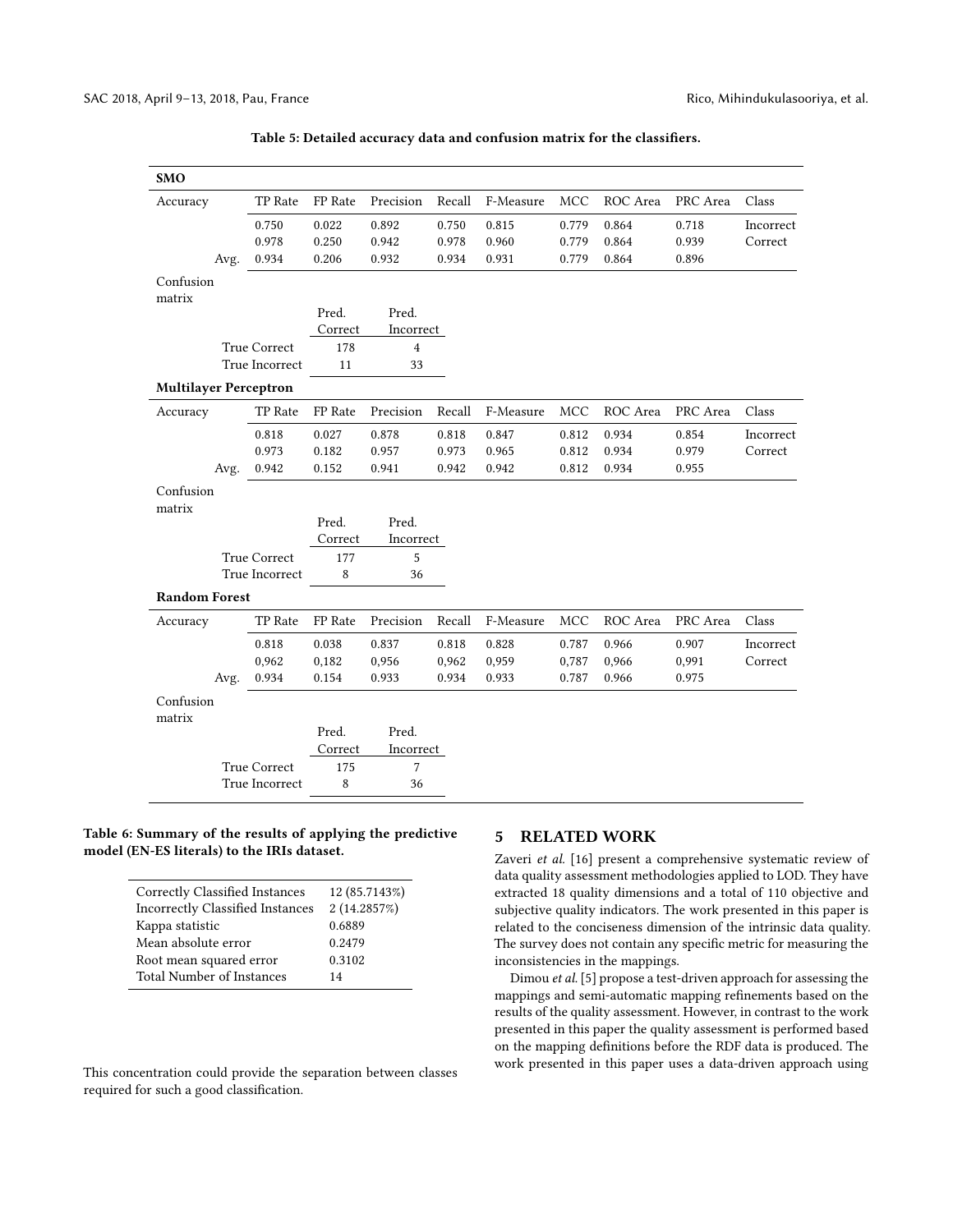Predicting Incorrect Mappings: A Data-Driven Approach Applied to DBpedia SAC 2018, April 9–13, 2018, Pau, France

| Accuracy  |      | TP Rate        | FP Rate | Precision |       | Recall F-Measure |       | MCC ROC Area | PRC Area | Class     |
|-----------|------|----------------|---------|-----------|-------|------------------|-------|--------------|----------|-----------|
|           |      | 0.800          | 0.111   | 0.800     | 0.800 | 0.800            | 0.689 | 0.978        | 0.967    | Incorrect |
|           |      | 0.889          | 0.200   | 0.889     | 0.889 | 0.889            | 0.689 | 0.978        | 0.989    | Correct   |
|           | Avg. | 0.857          | 0.168   | 0.857     | 0.857 | 0.857            | 0.689 | 0.978        | 0.981    |           |
| Confusion |      |                |         |           |       |                  |       |              |          |           |
| matrix    |      |                |         |           |       |                  |       |              |          |           |
|           |      |                | Pred.   | Pred.     |       |                  |       |              |          |           |
|           |      |                | Correct | Incorrect |       |                  |       |              |          |           |
|           |      | True Correct   | 8       |           |       |                  |       |              |          |           |
|           |      | True Incorrect |         | 4         |       |                  |       |              |          |           |

**Table 7: Detailed accuracy data and confusion matrix for the predictive model (EN-ES literals) on the IRIs dataset.**

**Table 8: Summary of the prediction accuracy for other language-pairs.**

<span id="page-6-0"></span>

|                    |                       | EN-ES  |        | ES-DE |        | EN-NL  |            | EN-GR  |        |
|--------------------|-----------------------|--------|--------|-------|--------|--------|------------|--------|--------|
|                    |                       | lit    | IRI    | lit   | IRI    | lit    | IRI        | lit    | IRI    |
|                    | Ad hoc model          | 93.36% | 95.00% | N.A.  | 96.36% | 71.08% | $\sim$ 94% | 73.02% | 89.71% |
| Accuracy           | En-ES-lit model       |        | 65.00% | N.A.  | 87.28% | 61.45% | 67.86%     | 77.78% | 88.24% |
| Annotations        | Total instances       | 211    | 80     |       | 110    | 83     | 28         | 63     | 68     |
|                    | 'Correct' instances   | 175    | 71     |       | 102    | 35     | q          | 33     | 44     |
|                    | 'Incorrect' instances | 36     | q      |       | 8      | 48     | 19         | 30     | 24     |
| Number of mappings |                       | 799    | 4979   |       | 4999   | 1329   | 4971       | 328    | 2785   |

<span id="page-6-1"></span>**Table 9: Principal Components Analysis (PCA). Effect of reducing the number of PCA attributes on the accuracy of the predictive model.**

| Order | Data variance |          |           |          |  |  |  |
|-------|---------------|----------|-----------|----------|--|--|--|
|       |               | 95%      | 90%       |          |  |  |  |
|       | Std.dev.      | Accuracy | Std. dev. | Accuracy |  |  |  |
| 1     | 0.55          | 93.8053% | 0.779     | 93.8053% |  |  |  |
| 2     | 0.688         | 93.8053% | 0.91      | 93.3628% |  |  |  |
| 3     | 0.779         | 93.8053% | 0.938     | 93.3628% |  |  |  |
| 4     | 0.91          | 93.3628% | 0.996     | 93.3628% |  |  |  |
| 5     | 0.938         | 93.3628% | 1.047     | 92.9204% |  |  |  |
| 6     | 0.996         | 93.3628% | 1.074     | 93.8053% |  |  |  |
| 7     | 1.047         | 92.9204% | 1.207     | 92.9204% |  |  |  |
| 8     | 1.074         | 93.8053% | 1.277     | 88.4956% |  |  |  |
| 9     | 1.207         | 92.9204% | 1.939     | 80.9735% |  |  |  |
| 10    | 1.277         | 88.4956% |           |          |  |  |  |
| 11    | 1.939         | 80.9735% |           |          |  |  |  |

multiple datasets and the problem addressed in this paper can not be addressed only by analyzing the mapping definitions.

Paulheim [[13\]](#page-7-7) presents a data-driven approach to discover problems in mappings as well as in the ontology. This approach uses the ontology to check logically inconsistent statements, identify the mapping that was used to generate each inconsistent statement,

<span id="page-6-2"></span>

**Figure 2: Selected projection to 2D of the 4D optimized PCA space. Blue crosses are Incorrect predictions. The ellipse shows a high concentration of Incorrect predictions that could explain the good classification of the model.**

and group the inconsistencies by mappings. Finally, a score is computed for each mapping depending on the frequency of inconsistent mappings. This is the closest to our work considering the objective. However, the approach presented in this paper is based on annotations by the experts and supervised machine learning algorithms.

Previous work that are not focused on evaluating the mappings but rather on data has used variety of approaches such as statistical